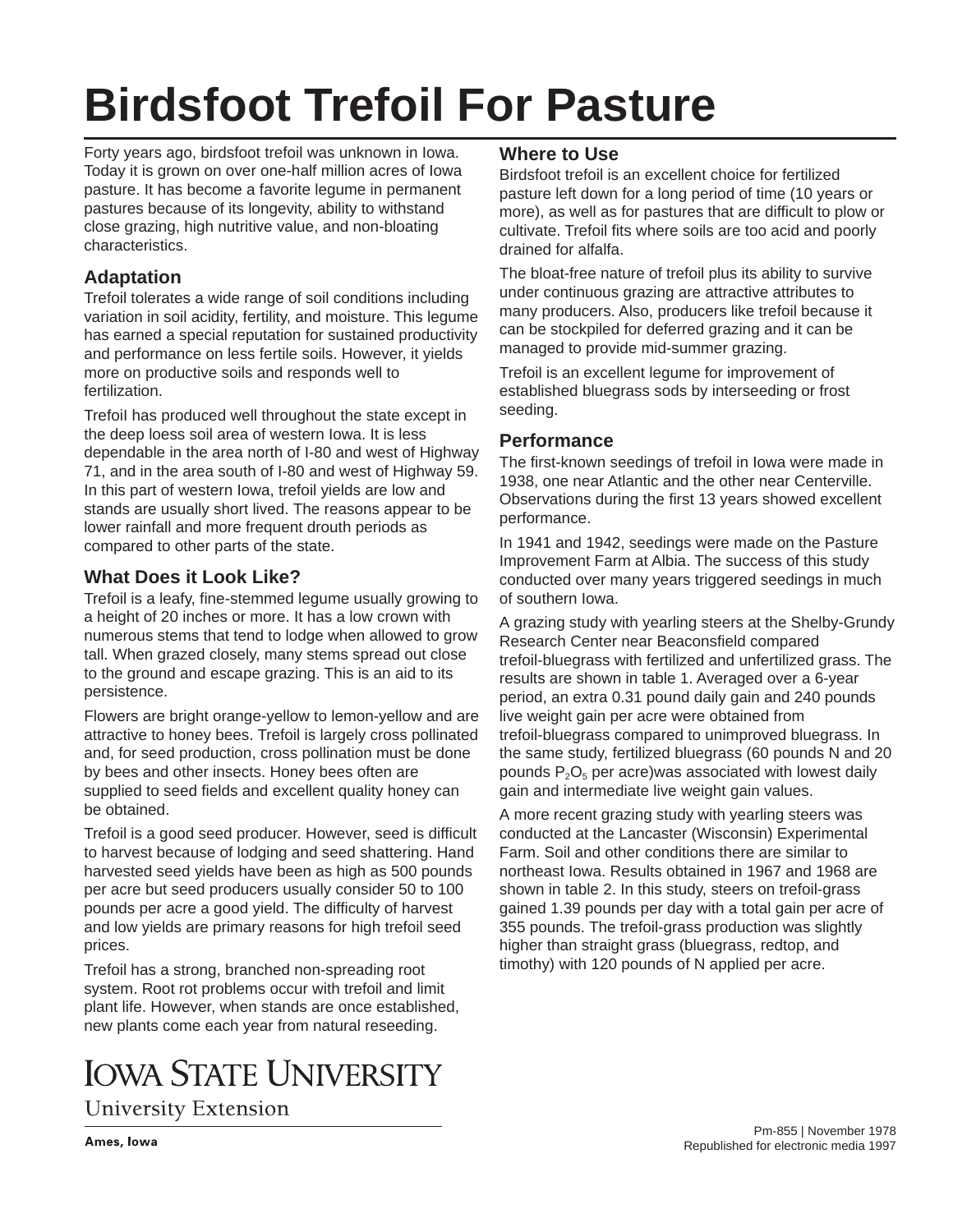| Table 1. Yearling Steer Performance. Shelby-Grundy |
|----------------------------------------------------|
| Research Center, Beaconsfield, Iowa.               |

| <b>Pasture</b><br><b>Treatment</b> | Daily gain,<br>lbs. | Live-weight gain,<br>Ibs. per acre |
|------------------------------------|---------------------|------------------------------------|
| Unimproved                         | 1.36                | 141                                |
| Fertilized grass <sup>1</sup>      | 1.21                | 225                                |
| Trefoil-grass <sup>2</sup>         | 1.67                | 381                                |

 $160$  lbs/acre N annual and 20 lbs/acre  $P_2O_5$  biennially.

 $220$  lbs/acre  $P_2O_5$  biennially.

## **Table 2. Yearling Steer Performance. Lancaster, Wisconsin Experimental Farm.**

| <b>Pasture</b><br><b>Treatment</b> | Daily gain,<br>lbs. | Liveweight gain,<br>Ibs. per acre |
|------------------------------------|---------------------|-----------------------------------|
| Grass <sup>1</sup> (0 lbs N)       | 1.49                | 219                               |
| Grass (120 lbs N)                  | 1.32                | 349                               |
| $Grass1 + Trefoil$                 | 1.39                | 355                               |

1 Mixture of bluegrass, redtop, and timothy

# **Establishment on Prepared Seedbeds**

Birdsfoot trefoil has lower seedling vigor than alfalfa and clovers. It does not compete as well with either a companion crop or weed growth in the seeding year. Successful establishment can be expected when the following production practices are followed:

#### **Fertilize**

Apply needed lime and fertilizer according to soil test. Apply at seeding time by broadcasting and working into the soil.

## **Seedbed Preparation**

A well worked, firm seedbed is required for trefoil establishment. Best seedbeds and stands usually result after plowing. Fall plowing is preferred to spring plowing. The settling and mellowing of the soil over winter makes it much easier to develop a fine, firm seedbed.

The seedbed also can be prepared by tilling with a disk, spring-tooth harrow, or field cultivator. Several operations may be required to kill existing vegetation and reach the desired seedbed conditions. This kind of primary tillage will provide more protection from erosion than plowing and is important on rolling land.

Preparing the seedbed with a disk, springtooth, or field cultivator usually presents a greater weed problem than plowing. This is especially noticeable when reseeding land previously in pasture. Plowing will bury much of the weed seed whereas surface tillage makes conditions favorable for their germination.

#### **Seeding**

Eariy-spring seedings are usually most successful. In years of favorable rainfall, late summer seedings (August 15 to September 10) have been successful.

Trefoil is seldom grown in pure stands. Yields are better and weed problems less when trefoil is grown with a perennial grass. Trefoil seems to be most compatible with Kentucky bluegrass, orchardgrass, or timothy. These three grasses are considered best for establishing a new seeding of trefoil-grass. Timothy tends to be short-lived and when seeded with trefoil it eventually is replaced by volunteer bluegrass.

Successful stands of trefoil have been established and maintained with bromegrass, tall fescue, and reed canarygrass. However, establishment may be slow, and close grazing is necessary to maintain the stand in these vigorous, sod-forming grasses. Iowa tests indicate that tall fescue is most competitive.

**Rate** For a trefoil-bluegrass pasture, sow 6 pounds per acre of birdsfoot trefoil on sites previously in bluegrass. Although volunteer bluegrass will fill in the stand in time, it may be desirable to include 2 to 3 pounds of bluegrass seed.

For other sites, sow 6 pounds of trefoil plus 3 pounds of orchardgrass or 2 pounds of timothy per acre.

Variety—Use Empire, Dawn, Carroll, or Leo. Carroll and Leo are more recently developed varieties that show some advantage in seedling vigor and yield, see tables 3 and 4. However, seed is in scarce supply.

**Inoculation—**Trefoil seed must be inoculated with the proper strain of bacteria. The bacteria do not occur naturally unless trefoil was grown previously. Use plenty of inoculant with milk or a commercial sticking agent to help hold inoculant on each seed.

**Seeding method**—Seeding with a grain drill or roller-packer-seeder is preferred. When using a broadcast seeder, roll with a corrugated roller both before and after seeding. An ideal condition is to have the seed firmly covered at a depth of 1/2 inch.

**Oat companion crop-Oats seeded at 1 1/2 bushels per** acre can be used as a companion crop to provide quick cover for erosion and weed control.

Graze when oats reach 6 to 8 inches in height. Graze off quickly and remove all animals until growth again reaches 6 to 8 inches. To prevent injury from trampling, avoid grazing when the soil is too wet. If the crop cannot be grazed, clip as often as needed to reduce competition for the trefoil. Do not graze or mow between September 10 and frost so food reserves can build up in the plant roots.

**Seeding with herbicides**—Seedings can be made by using herbicides instead of an oat companion crop. If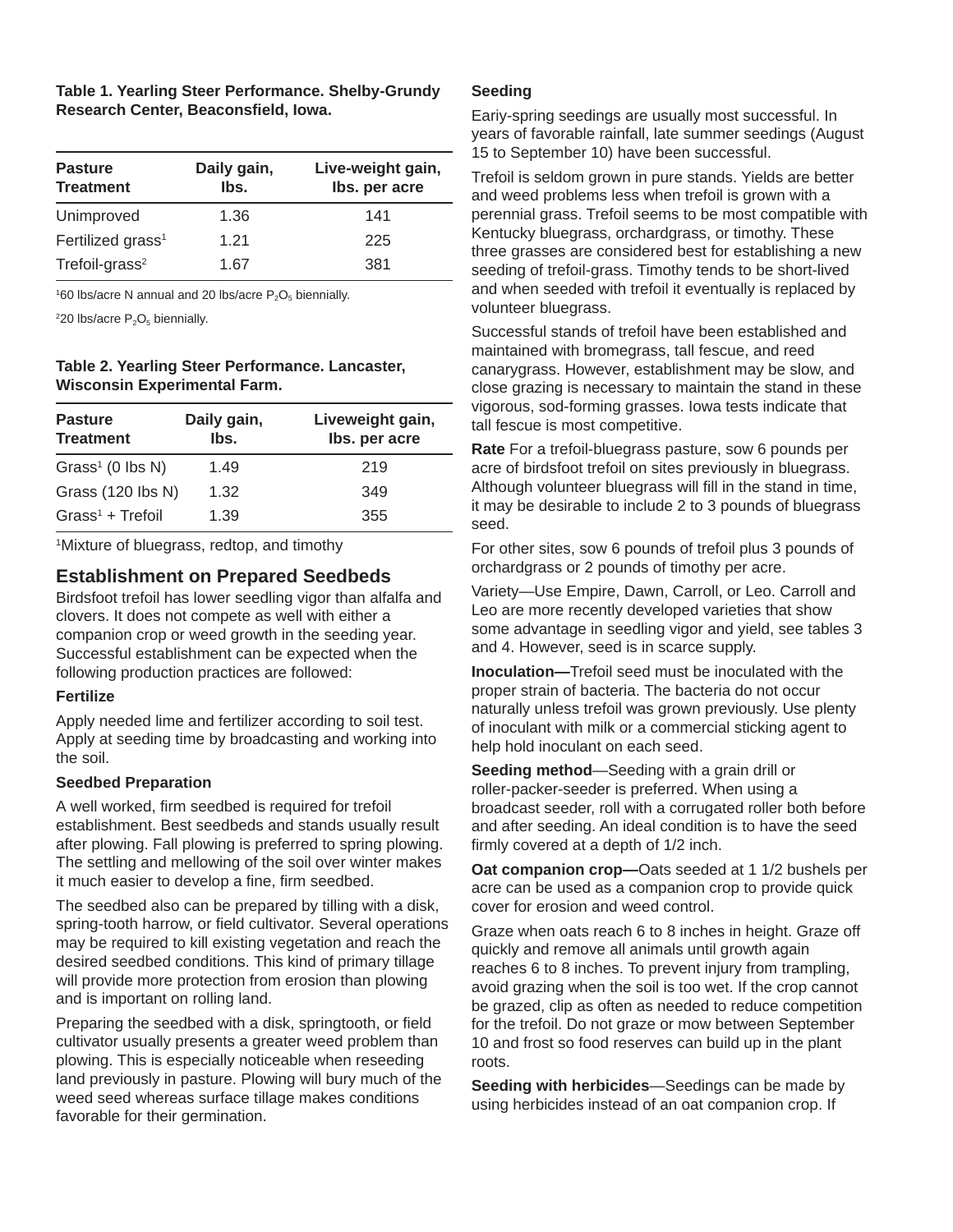trefoil is seeded alone, apply 2 quarts Eptam (EPTC) 7E or 4 quarts Balan (Benefin) 1.5E per acre.

These herbicides must be incorporated by disking at least 4 inches deep. Eptam must be incorporated immediately after applying and Balan within 8 hours after application.

Annual grasses and some broadleaf weeds will be controlled by Eptam or Balan. As a result, the stand of trefoil is usually markedly improved. A disadvantage of using herbicides is that oats or perennial grasses cannot be seeded also. Also, any bluegrass seed present in the soil that germinates soon after herbicide application will be killed. Since a trefoil-grass combination is best for pasture, the use of preplant herbicides should be limited to conditions where a severe weed problem is expected or when trefoil alone is desired such as for seed production.

If a grass is seeded with trefoil and a severe broadleaf problem develops 2,4-DB can be applied. It will control many broadleaf weeds but not grass weeds. Application must be made when weeds are about 2 inches in height. Either the amine or ester form can be used at rates indicated on the label. Do not graze for 60 days after treatment.

#### **Management After Establishment**

Stands as low as two plants per square foot may be considered satisfactory in the spring following seeding. Hard seeds in trefoil (25 to 30 percent) will usually add additional plants during the seeding year. Also, trefoil will produce seed even under close grazing that will improve and maintain stands over time.

#### **Table 3. Growth-Habit and Seeding Vigor of Birdsfoot Trefoil Varieties.**

| <b>Variety</b> | Growth-<br>habit<br>rating <sup>1</sup> | Seedling-<br>vigor<br>rating <sup>2</sup> | <b>Yield of dry</b><br>matter (T/A) at<br>first cutting in<br>establishment<br>year <sup>3</sup> |
|----------------|-----------------------------------------|-------------------------------------------|--------------------------------------------------------------------------------------------------|
| Carroll        | 3.2                                     | 1.6                                       | 1.12                                                                                             |
| Leo            | 2.8                                     | 2.2                                       | 1.07                                                                                             |
| Dawn           | 5.0                                     | 4.1                                       | 0.84                                                                                             |
| Empire         | 5.0                                     | 4.2                                       | 0.80                                                                                             |

<sup>1</sup> Rated 1 most upright to 5 most prostrate.

2 Rated 1 most to 5 least amount of growth average of two tests.

3 Average of three tests

#### **Table 4. Forage Yield of Birdsfoot Trefoil Varieties.**

|                | Average annual yield<br>of dry matter in tons per acre<br>Beaconsfield <sup>2</sup> |                    |                       |  |
|----------------|-------------------------------------------------------------------------------------|--------------------|-----------------------|--|
| <b>Variety</b> | Ames <sup>1</sup>                                                                   | <b>Hay</b><br>mgt. | <b>Pasture</b><br>mg. |  |
| Carroll        | 3.20                                                                                | 3.07               | 2.54                  |  |
| Leo            | 3.20                                                                                |                    |                       |  |
| Dawn           | 2.98                                                                                | 3.07               | 2.71                  |  |
| Empire         | 2.82                                                                                | 2.73               | 2.48                  |  |

<sup>1</sup> Average over 6 test-years including seeding year yield in each of the two tests.

2 Average over 4 years, 2 or 3 cuttings per year under hay management, and 3 to 5 cuttings per year under pasture management.

Birdsfoot trefoil dies back to ground level each winter. Spring growth depends upon carbohydrates stored in roots the previous fall. After spring growth is under way, the remaining seasonal growth depends primarily upon photosynthesis. For photosynthesis to be adequate and yields satisfactory, a sufficient quantity of viable, healthy leaves must be maintained. Studies at Iowa State University have shown that maintaining at least 3 inches of stem growth throughout the growing season will provide the necessary leaf area. If a 3-inch height is maintained, satisfactory yields can be expected, root and crown diseases will be minimized, and some seed will be produced each year to help maintain the stand.

The following management practices are suggested for maintaining a long-lived, vigorous trefoil stand:

1. Do not graze closer than 3 to 4 inches so that there will be enough stems and leaves left for photosynthesis.

2. Topdress regularly with phosphorus and potassium fertilizer in amounts indicated by soil test. The normal annual rate is about 30 pounds per acre each of  $P_2O_5$ and  $K<sub>2</sub>O$ .

3. Clip as often as needed to control weeds.

4. Trefoil starts spring growth later than grass. Grazing the grass early, then removing the animals until trefoil is well-started, will help maintain vigorous trefoil stands.

5. Remove grazing animals by September 10, allow 5 to 6 weeks regrowth, then graze. This will allow carbohydrate storage for winter survival and spring growth.

## **Interseeding and Frost Seeding**

Birdsfoot trefoil can be established in existing grass sods by interseeding or frost seeding. The success of these two techniques has been well demonstrated in Iowa State University research studies and field demonstrations. (See table 5.)